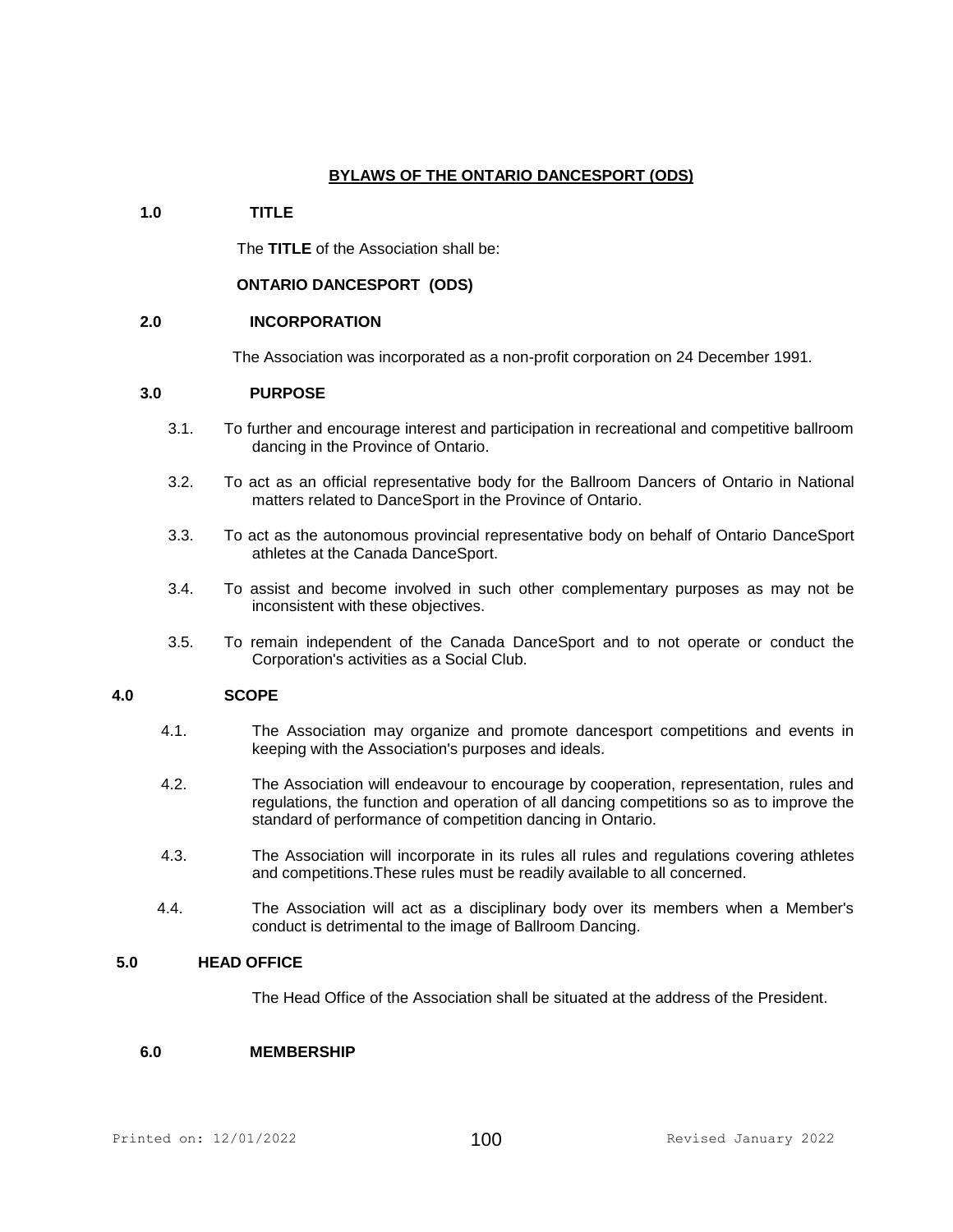- 6.1. Membership is open to all persons who are interested or active in Dancesport within the confines of eligibility required by the Association's Bylaws as follows.
- 6.1.1. MEMBERS -All athletes who are 16 years of age or over.
- 6.1.2. JUNIORS All athletes who are under 16 years of age but over 12 years of age. Juniors shall not have voting powers.
- 6.1.3. JUVENILES All athletes who are under 12 years of age. Juveniles shall not have voting powers.
- 6.2. Application for Membership shall be in writing to the Membership Director of the Association. The applicant shall be nominated by a member whose signature shall appear on the application form. The Membership Director will study each application and will recommend to the Executive Committee for or against acceptance of the application. The Executive Committee, by a three-quarter majority vote of Committee members present, may refuse membership.
- 6.3. Upon admission to the Association, members must abide by the Bylaws and Rules of the Association and at all times conduct themselves at dances and social functions in a manner which will not be prejudicial to the interests of the Association.
- 6.4. Continuation of membership shall be contingent upon a member abiding by the purpose of the Association. In the event of a member's conduct being prejudicial to the interest of the Association, the Executive Committee, by a three-quarter majority vote, shall have the right to expel the member subject to the confirmation of a two-third majority vote at the next General Meeting.
- 6.5. If, at any time, members wish to resign from the Association, they shall give notice in writing of such intention to the Membership Committee or the Executive Committee. The resignation shall be presented and acted upon in the same manner as prescribed for joining the Association.
- 6.6. Membership in ODS will include registration of competing athletes.
- 6.7. All dues, fees and subscriptions will be directed by the Executive Committee and shown in the Treasurer's Report. Any changes to these rates must be approved by the membership and published on the website one calendar month prior to the effective date.
- 6.8. All Membership fees are due on the  $1<sup>st</sup>$  of January of each year. Fees submitted after the end of February will be increased by a penalty determined by the Executive.
- 6.9. All members who have failed to pay their fees within 40 days of the date on which they become payable shall be declared to be in arrears.
- 6.10. Any member whose fees are overdue for ninety days shall be considered to have allowed their membership to have terminated.
- 6.11. No cancellation or refund of the dues shall be made if a member resigns.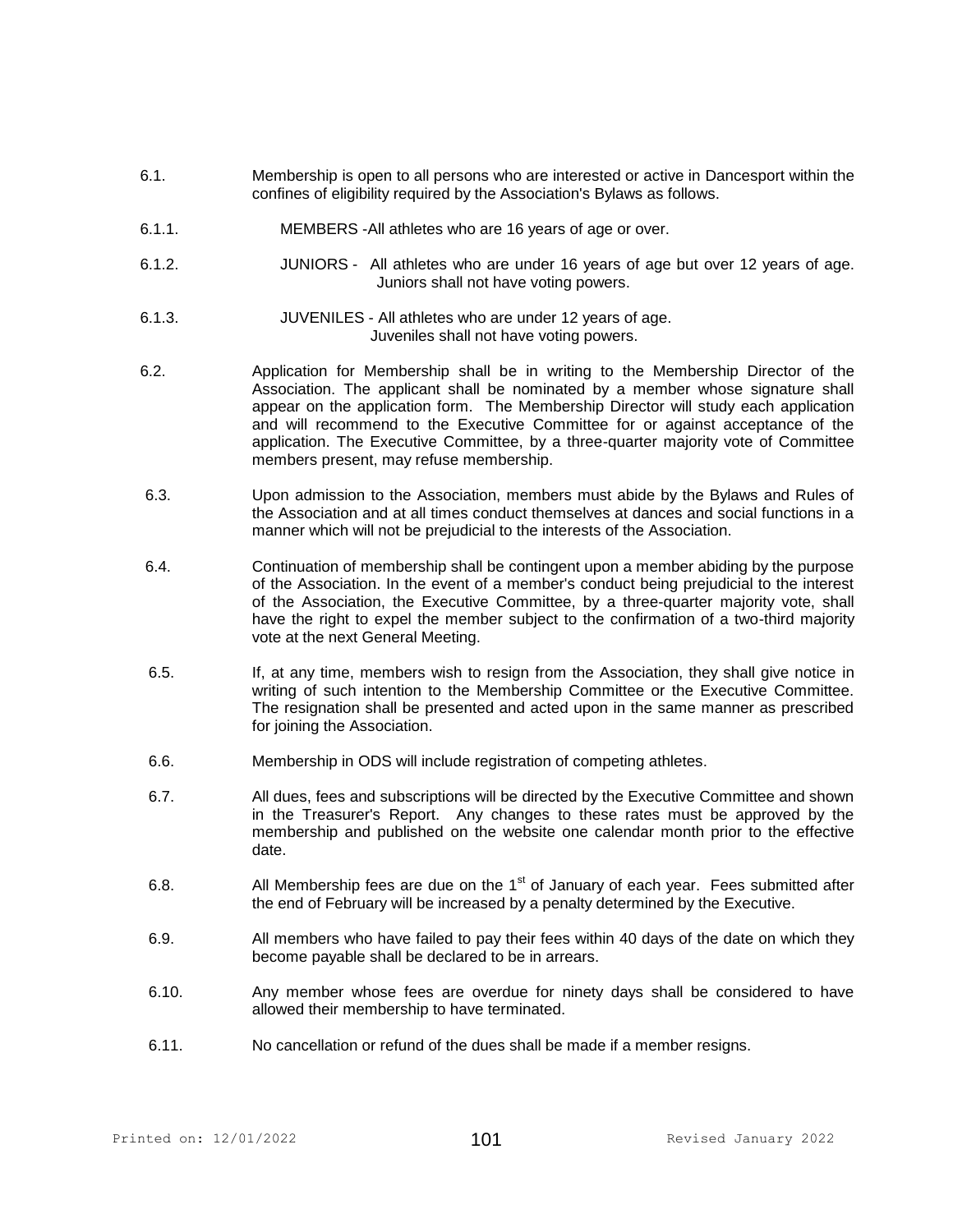# **7.0 OFFICERS**

- 7.1. The officers of the Association shall be President, Vice-President, Treasurer and Recording Secretary.
- 7.2. The foregoing officers shall be elected at the Annual General Meeting in the fall. They shall serve a term of two years with one half of the Executive being replaced annually. They may be re-elected to serve further terms at the discretion of the membership. A simple majority vote shall decide the election of each officer.
- 7.3. Only a person who has been a member of the executive Committee for at least one year may run for the position of President.
- 7.4. At the time of incorporation of this Association the officers shall be entitled the Directors of the Corporation.
- 7.5. When warranted by the number of members and the distance of their location from the majority of the Executive, a position for an area representative shall be designated at the discretion of the Executive. Such representatives will be elected at the Annual General Meeting by the members from the area to be represented. The area representatives will report to the Executive but will not be members of the Executive Committee or officers of the Association.

#### **8.0 DUTIES OF OFFICERS AND AREA REPRESENTATIVES**

### 8.1. **PRESIDENT**

The **President** shall preside at all meetings at which the President is present. The President shall exercise general supervision over the affairs and activities of the Association and may serve as an ex-officio member on all Committees. Only a person who has been a member of the executive Committee for at least one year may run for the position of President.

### 8.2. **VICE-PRESIDENT**

 The **Vice-President** shall assume the duties of the President during the absence of the president and will act as Chairperson of any special committee not covered by any other officer. The Vice-President may serve as an ex-officio member on all other committees. In general, the Vice-President shall be the President's assistant.

### 8.3. **SECRETARY**

- 8.3.1. Keeps the minutes of all meetings of the Association. These shall be an accurate and official record of all business transactions.
- 8.3.2. Is custodian of all Association records, but not those of the special or Standing Committees.
- 8.3.3. Keeps a list of all members present at each meeting of the Executive or Association.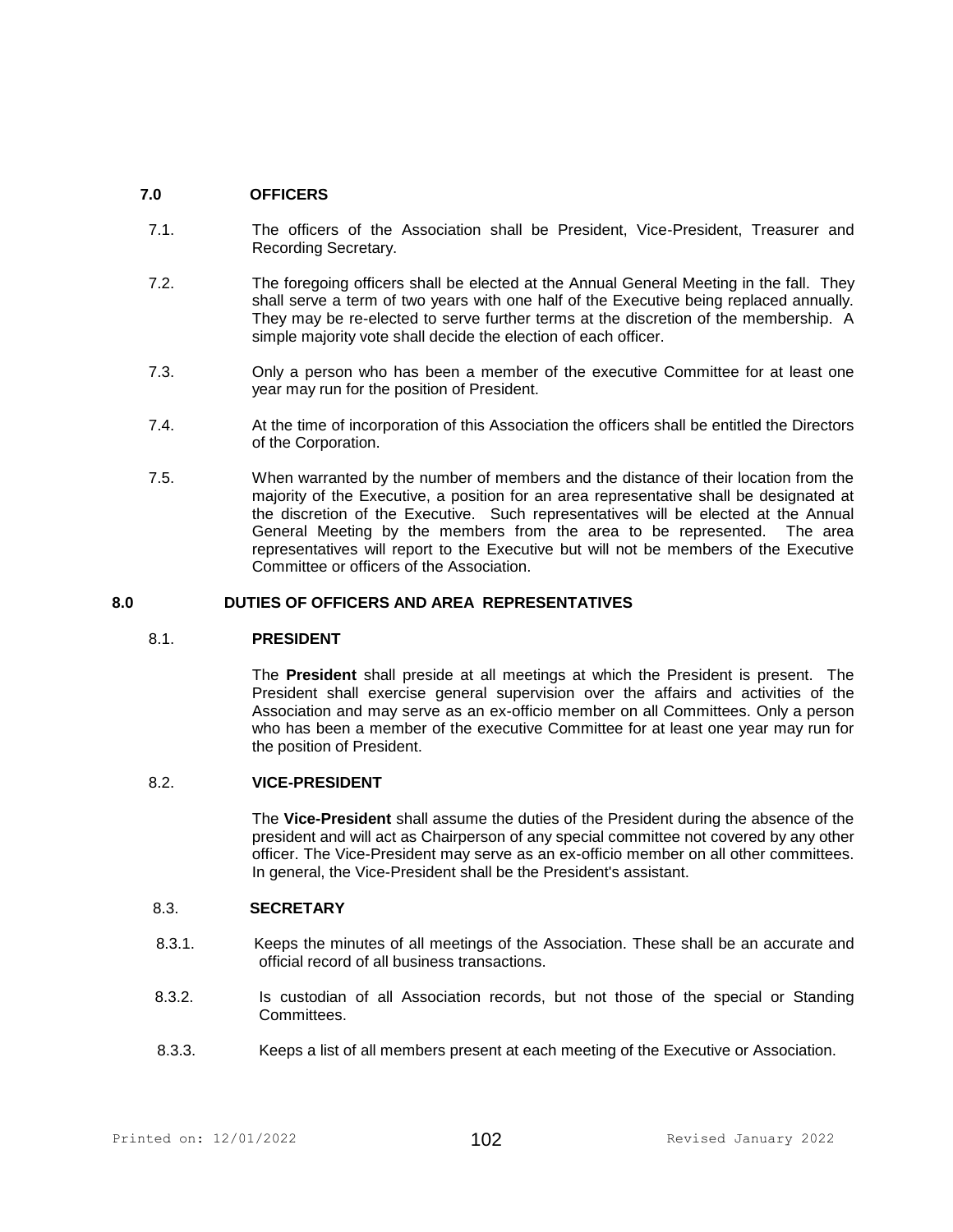8.3.4. Conducts all correspondence of the Association but not that of the special or Standing Committees unless requested to do so.

# 8.4. **TREASURER**

- 8.4.1. The **Treasurer** shall receive all Association funds and shall be responsible for keeping the accounts on a current basis and for reporting the state of the said accounts at the Executive and General Meetings as required. Association funds shall be kept in Bank selected and approved by the Executive Committee and paid out only on an order signed by any two of the 4 executive directors which consists of the President, Vice President, Secretary and the Treasurer. The Treasurer shall submit an year-end audited balance sheet to the Annual General Meeting. Year-end for audit purposes shall be April 30<sup>th</sup> immediately preceeding the AGM
- 8.5. Two Auditors, one of whom may be the Treasurer, shall be elected from the membership at the June Annual General Meeting to examine the records of the Treasurer and certify their correctness to the Association not less than once a year.

#### 8.6. **NATIONAL BOARD REPRESENTATIVES**

 Under the Regulations of the National Board, two members of each Province are permitted to sit on the National Board to represent that Province. The Ontario representatives will be the President and the Vice President. If, for any reason, either of these positions cannot be used for the normal procedure, any member of the Executive will be the substitute.

#### 8.7. **AREA REPRESENTATIVES**

- 8.7.1. To serve all members in the area impartially.
- 8.7.2. To protect the interests of members and the Association in the area.
- 8.7.3. Publicize the rules for members and others in the area to provide advice but not rulings or interpretations.
- 8.7.4. Help area members with late or delayed registration.
- 8.7.5. Advise the Executive and make recommendations on applications from sponsors of events to be presented in the area for ODS approval.
- 8.7.6. To serve, in the absence of other ODS Executives, as ODS official representative at local events and ensure that ODS rules are followed and that those competing are properly licensed
- 8.7.7. Provide confidential reports to the Executive on local events listing complaints, problems and recommendations regarding the event, the sponsors and competitors.
- 8.7.8. Provide sponsors of local events with a copy of the ODS rules and advise them on their application. Negotiate with the ODS Executive on a sponsor's behalf if the waiving of any rule is appropriate.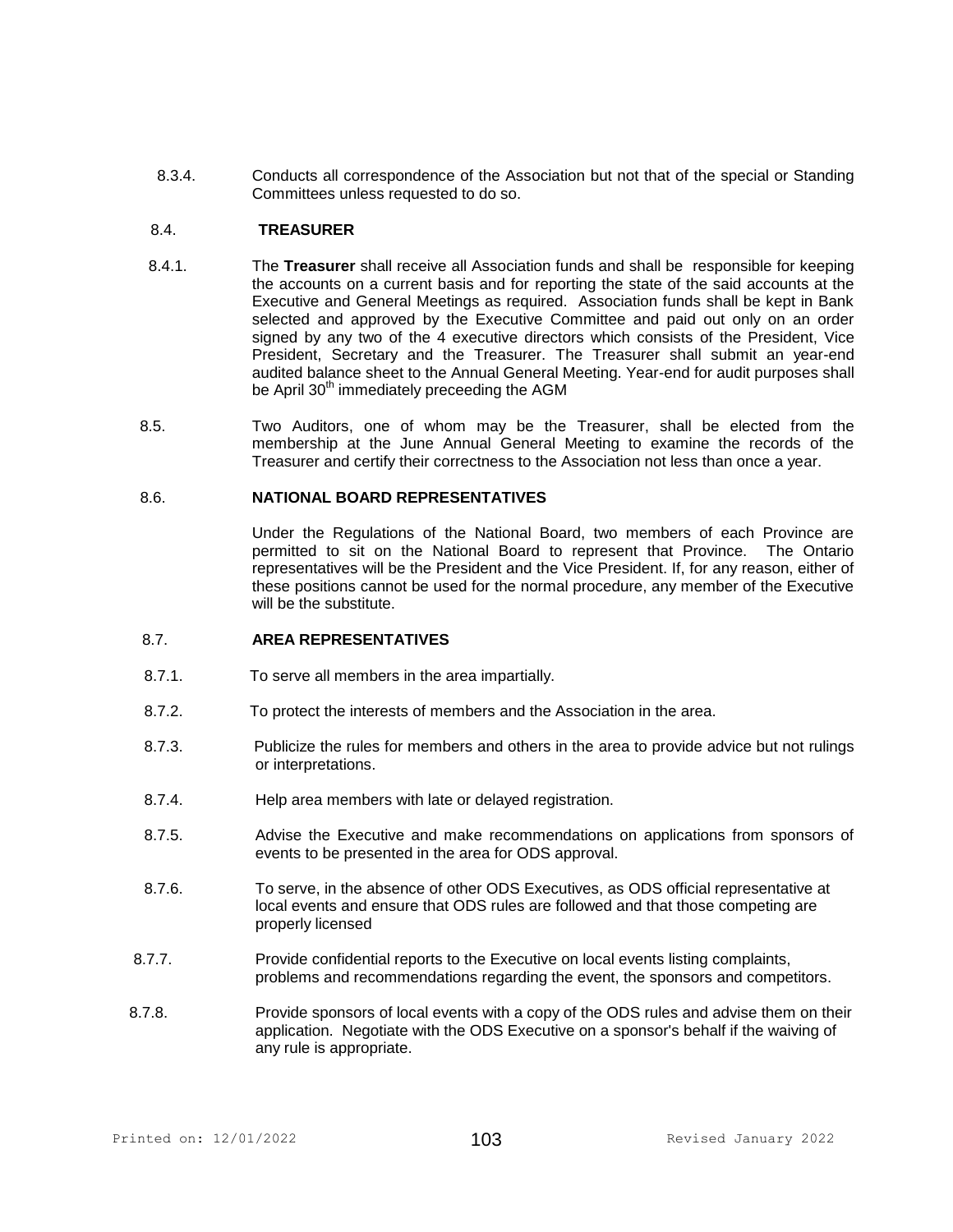- 8.7.9. Provide information to athletes (e.g. from out of town) about the dance scene in the area - where to dance and where the schools are, etc.
- 8.7.10. To report to the ODS Executive.

#### **9.0 COMMITTEES**

In addition to the Executive Committee, other Standing Committees of the Association shall be as follows: Membership, Competition, Publicity, and Rules Committees .

#### 9.1. **EXECUTIVE COMMITTEE**

- 9.1.1. The **Executive Committee** shall consist of the Association Officers, the Past-President and the Standing Committee Chairpersons.
- 9.1.2. The Committee shall meet to formulate plans and decide how to further the purposes and procedures of the Association.
- 9.1.3. Although the authority of this Committee shall in general be restricted to the terms of reference vested in it by the Members and by the Bylaws, it shall have the authority to make decisions on behalf of the Association as and when circumstances are deemed to constitute an emergency. At that point, urgency and necessity may become the Committee's authority to take emergency action, even if this action is not fully covered by the Bylaws or by precedence.
- 9.1.4. The Executive Committee may at its option leave vacant or appoint a member of the General Membership to fill any vacancies, which may occur on the Executive Committee. Executive Members so appointed will serve only until the expiry of the incumbent's term of office and then thereafter seek election at the next Annual General Meeting.
- 9.1.5 The Executive Committee may at its option choose to leave any position (except the President's and Treasurer's position) vacant. A position can be declared redundant and therefore eliminated if it is left vacant for 3 consecutive years.

### 9.2. **STANDING COMMITTEES**

 9.2.1. The Directors of the **Standing Committees** shall be nominated and elected in the same manner as for the officers of the Association, and shall serve a term of two years as ODS directors. The Directors/chairperson of each Standing Committee has the responsibility of forming their own committee. Committee members must be members of ODS. Each Director is responsible to the control of the Executive Committee and accountable to the Executive Committee for all matters pertaining to each standing Committee.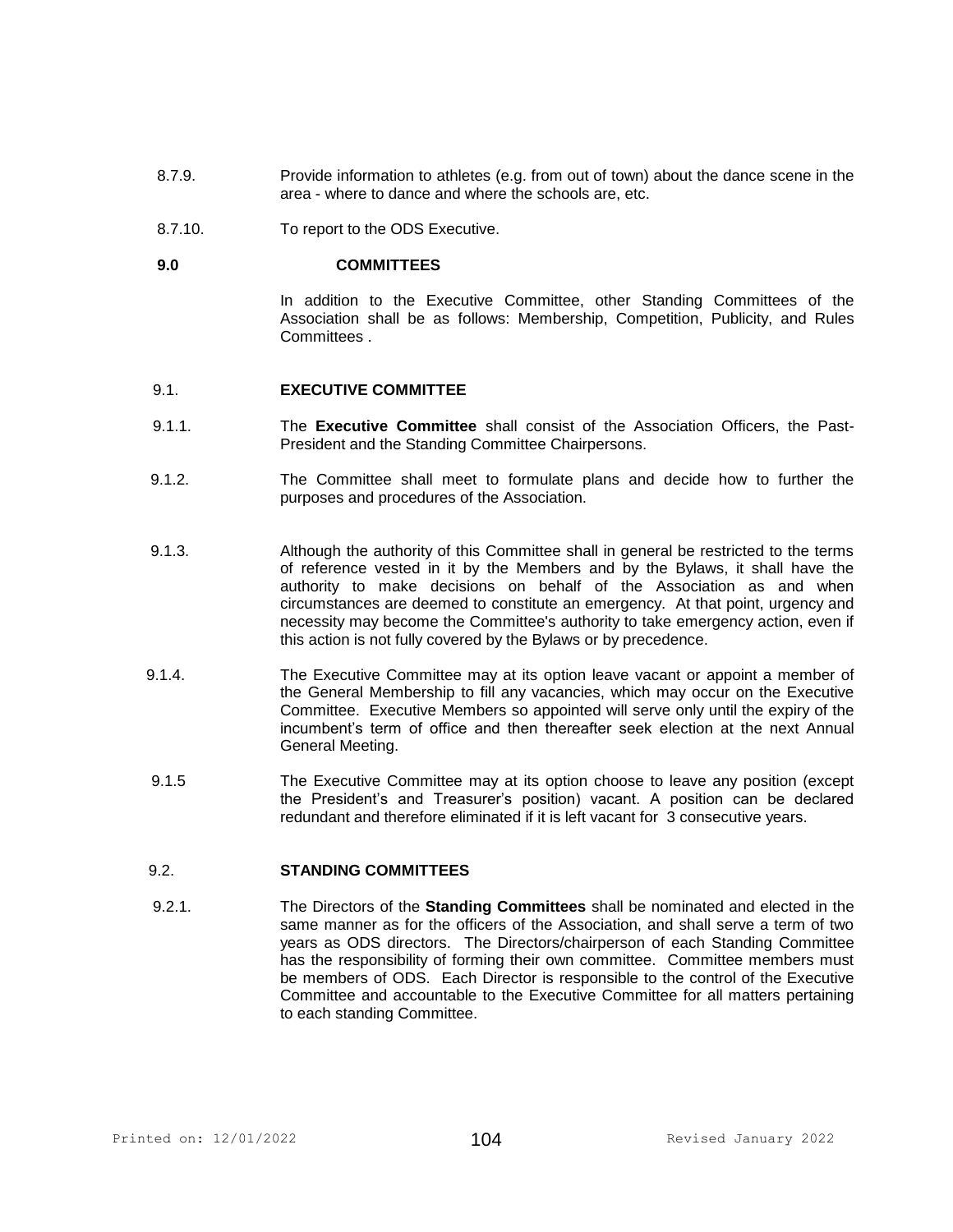- 9.2.2. Committee Chairpersons for Special Committees or functions other than those of the officers or Standing Committees will be appointed by the President and shall be ratified by the Association at the Annual General Meetings.
- 9.2.3. **MEMBERSHIP DIRECTOR** will keep a record of all members. The Membership Director will be responsible for keeping a register of all competitive members and their grades. The Membership Director will ensure that each competitor who is eligible and not in arrears will be issued with registration cards bearing a number, which should correspond with a master register. On all matters governing competitive dancing, the Membership Director will act as emissary for all competitive dancers. Mailing lists developed by this Committee must not be given to anyone for any reason except for the ODS business for which they were intended.
- 9.2.4. **COMPETITION DIRECTOR**, shall organize competitions or any other related events. The Competition Director shall submit to the Treasurer, a statement of account of all promotions together with all accumulated funds.
- 9.2.5. **PUBLICITY DIRECTOR** shall be responsible for publicizing the objectives of the Association by all recognized means. For example Facebook, ODS website, media and any other form of advertisement deemed desirable. The Publicity Director will work closely with the Competition Director to assist that Committee in its duties.

# 9.2.6. **THE RULES COMMITTEE** shall:

- 9.2.6.1. Edit the rule book to: a) minimize its length; b) achieve clarity; and c) arrange the contents logically on an ongoing basis.
- 9.2.6.2. Incorporate rule changes resulting from agreements at the National Board and that have been approved by the Executive and implemented.
- 9.2.6.3. Recommend changes to the rules that the Executive could present to the membership for ratification. Such recommendations are not binding on the Executive.
- 9.2.6.4. Review all rule changes proposed by members before they are submitted to a vote by the membership. To advise the Executive of the overall impact of the proposed change so that the Executive can bring this to the attention of the membership.

# **10.0 MEETINGS**

- 10.1. 'Robert's Rules of Order' will govern any situation which may arise during meetings and which is not covered in the Bylaws of the Association.
- 10.2. Elected or appointed members of the Executive are expected to attend meetings regularly. Failure to attend three consecutive meetings may cause cancellation of Executive membership at the discretion of the President

#### 10.3. **THE ANNUAL GENERAL MEETING**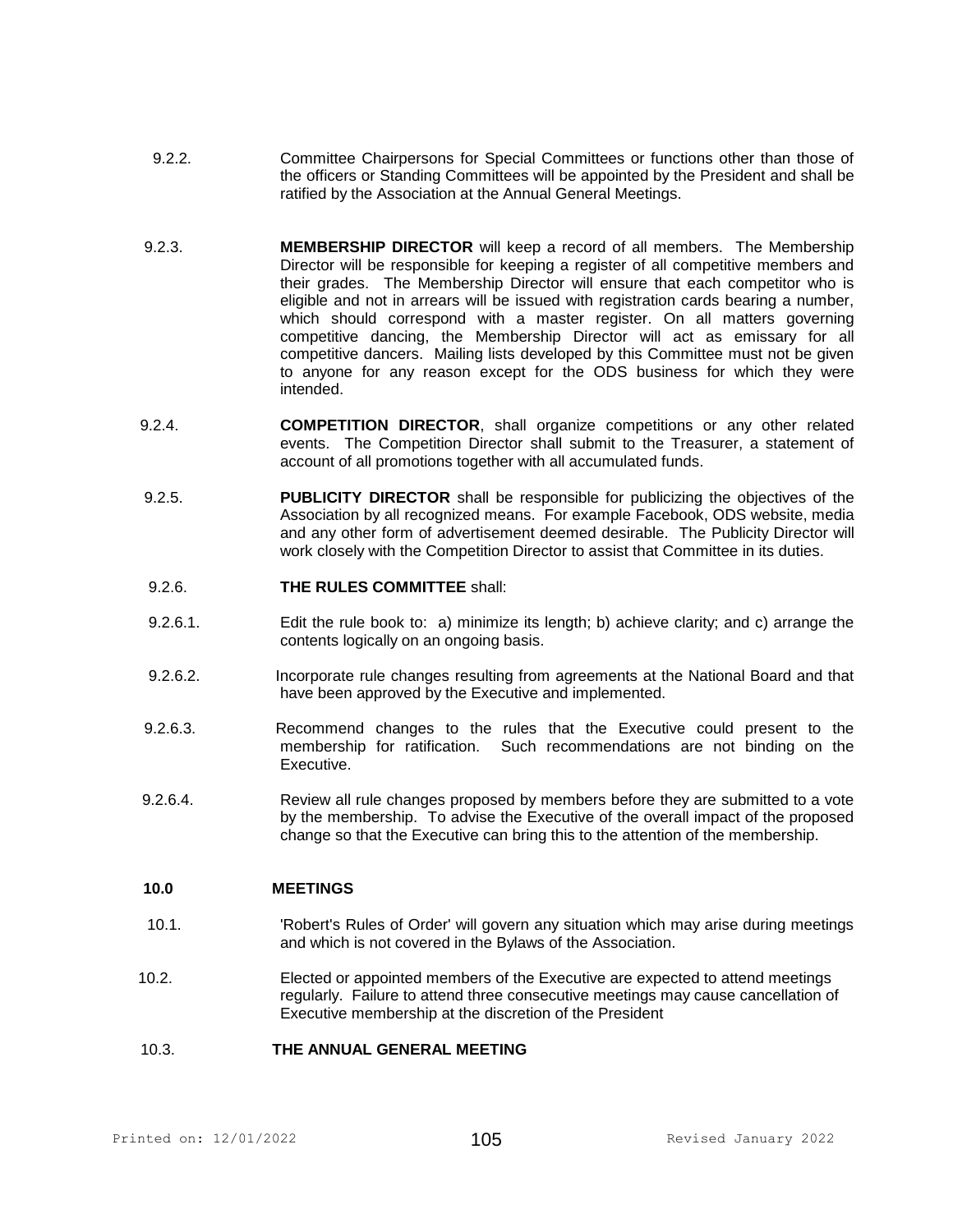| 10.3.1. | The Annual General Meeting shall be held in late fall of each year. At this meeting,<br>with the exception of amendments to the Bylaws, the election of the Executive<br>Committee shall take precedence over all other business.                                                                                                          |
|---------|--------------------------------------------------------------------------------------------------------------------------------------------------------------------------------------------------------------------------------------------------------------------------------------------------------------------------------------------|
| 10.3.2  | Notification will be mailed, emailed, faxed, not less than 30 days prior to the date<br>of the Annual General Meeting.                                                                                                                                                                                                                     |
|         | Chairperson's remarks<br>a)                                                                                                                                                                                                                                                                                                                |
|         | b)<br>Roll call<br>Reading and confirmation of minutes of previous Annual General<br>$\mathsf{c}$<br>Meeting                                                                                                                                                                                                                               |
|         | Items arising from these minutes.<br>d<br>President's, Secretary's, Treasurer's, reports where applicable.<br>e)                                                                                                                                                                                                                           |
|         | f)<br>Statement of audited accounts                                                                                                                                                                                                                                                                                                        |
|         | <b>Reports of Standing Committees</b><br>g)<br>h)<br>Amendments to Bylaws                                                                                                                                                                                                                                                                  |
|         | <b>Election of Officers</b><br>i)<br>New Business: Any agenda items must be received by September 1st<br>j)                                                                                                                                                                                                                                |
|         | immediately preceeding the AGM.<br>Adjourn<br>k)                                                                                                                                                                                                                                                                                           |
| 10.4.   | <b>GENERAL MEETING</b><br>General meetings will be called when the need arises.                                                                                                                                                                                                                                                            |
| 10.5.   | <b>EMERGENCY GENERAL MEETINGS</b>                                                                                                                                                                                                                                                                                                          |
| 10.5.1. | <b>Emergency General Meetings</b> may be called at the discretion of the President<br>or on written request from 10 of the members. Anything agreed at such<br>meetings shall not be invalidated by reasons of irregularity in the calling of the<br>meeting or by the accidental non-receipt by any member of a notice of the<br>meeting. |
| 10.5.2. | The matters for discussion must appear on the notification calling such a<br>meeting and only the subject matter for which the meeting was called may be<br>discussed.                                                                                                                                                                     |
| 10.6.   | <b>EXECUTIVE COMMITTEE MEETINGS</b>                                                                                                                                                                                                                                                                                                        |
| 10.6.1. | <b>Executive Committee Meetings</b> shall be held regularly at monthly intervals or<br>at the discretion of the President who will be Chairperson of the Executive with<br>authority to also call emergency meetings of the Executive.                                                                                                     |
| 10.6.2. | The Executive shall have the power to co-opt any member as necessary to<br>assist in the function of the Executive.                                                                                                                                                                                                                        |
| 10.6.3. | The order of business shall be at the discretion of the Chairperson.                                                                                                                                                                                                                                                                       |
| 11.0    | <b>QUORUMS</b>                                                                                                                                                                                                                                                                                                                             |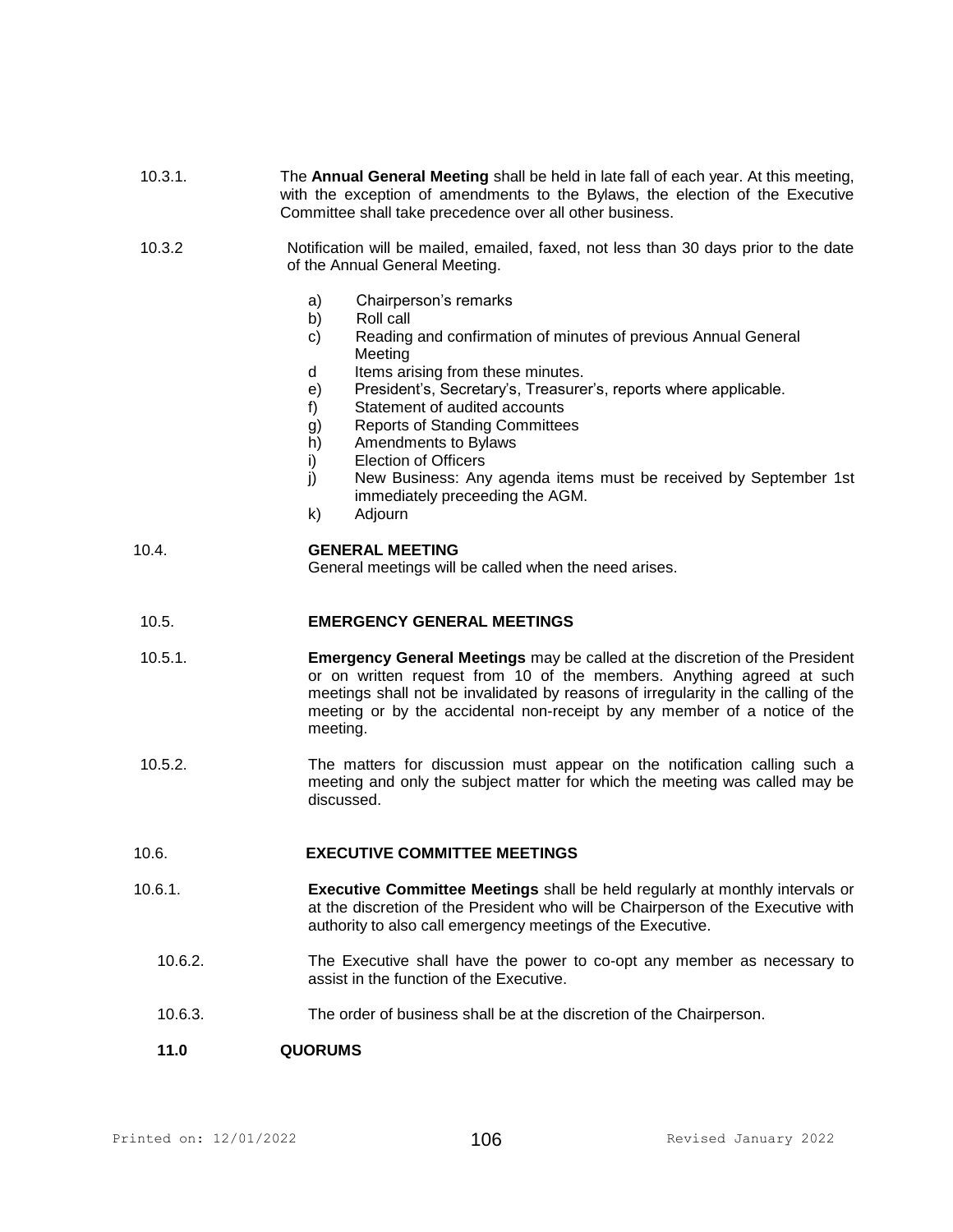- 11.1. **EXECUTIVE MEETINGS** 40% of Executive members shall constitute a quorum. If an emergency meeting has to be called because less than a quorum was present at a regular Executive meeting, those present and represented at the resulting emergency meeting shall constitute a quorum.
- 11.2. **GENERAL MEETINGS** A quorum shall consist of sixteen (16) members. If a general meeting has to be recalled as an emergency meeting, those present shall constitute a quorum. An emergency meeting may only be called under these conditions providing there is a matter requiring urgent attention in the opinion of Executive members present.
- 11.3. **ANNUAL GENERAL MEETING** At an Annual General Meeting properly called, those present and represented shall constitute a quorum.

# **12.0 VOTING**

- 12.1.1 To enable the general membership, prior to voting, to consider in detail any alteration or addition to the Bylaws or Competition Rules, such alteration will first be forwarded in writing, duly signed by three members of the Association to the Executive for approval. Such proposals must be received by the President and/or Secretary before September 1st for approval and publication on the official ODS Website. [\(www.ontariodancesport.com\)](http://www.ontariodancesport.com/). Any approved changes will be submitted to the Annual General Meeting and shall become part of the Bylaws and /or Competition Rules if and only if approved by a two-thirds majority of the members present and voting at the said meeting.
- 12.1.2 Nominations to fill any positions that are up for election at the next AGM are to be similarly signed and forwarded to the President &/or Secretary by September  $1<sup>st</sup>$ . Nominations will be forwarded to all ODS members at the time of the notification of the AGM. Selection of the successful candidate will be based on a simple majority (one half of the votes cast either in person or by mailed-in official ODS proxy/ies plus one).
- 12.2. The Executive Committee will forward such changes to the President of CDS as information.
- 12.3. No amendments or additions may be adopted which are in direct conflict to the Articles of the National Association (CDS).
- 12.4. Eligibility to vote at Association meetings is confined to members 16 years of age or over and whose membership dues have been paid up-to-date.
- 12.5. Each member has one vote either in person or by **official** ODS proxy mailed in on the specified date given on the form. No proxies will be accepted on the day of the AGM.